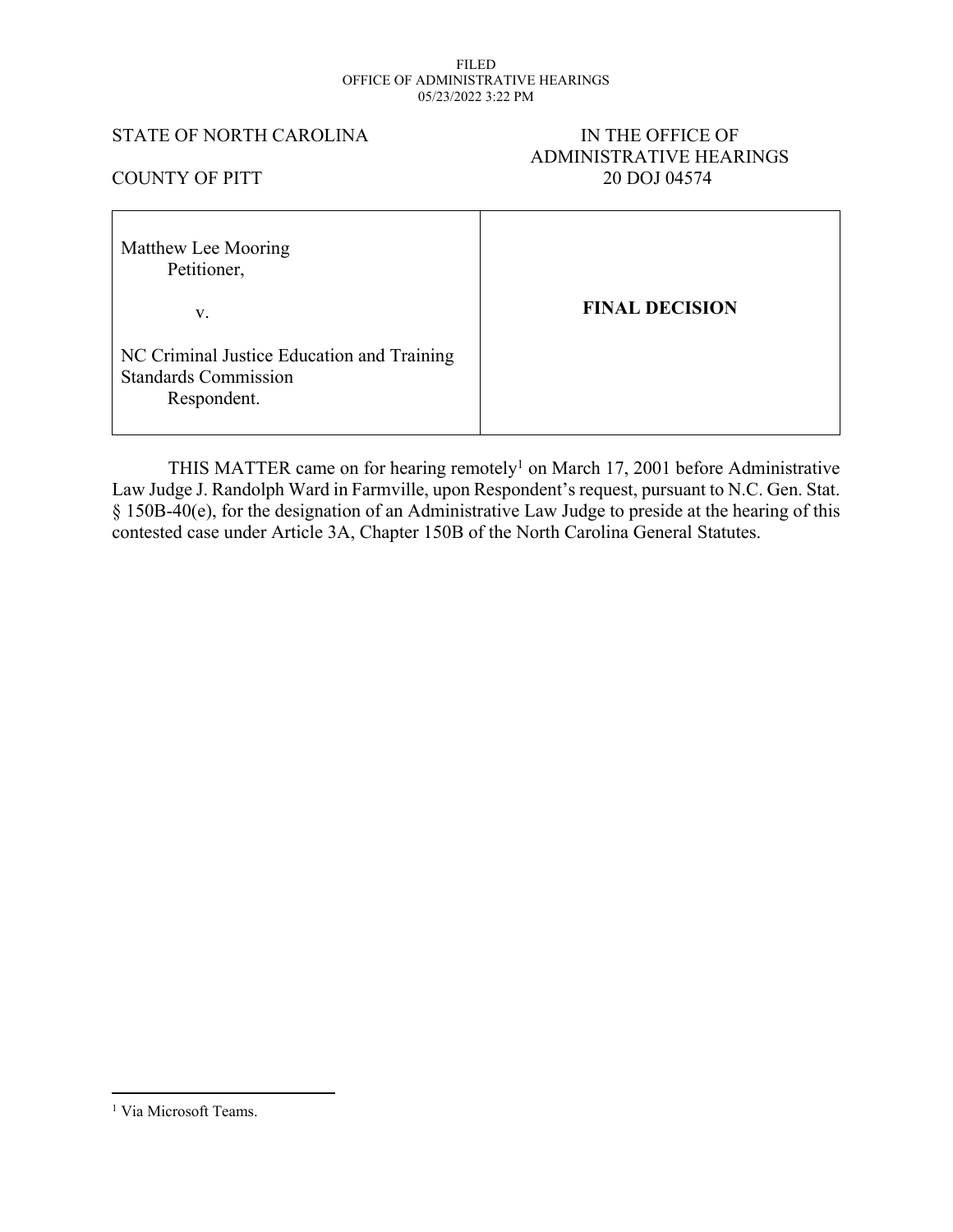FILED OFFICE OF ADMINISTRATIVE HEARINGS 05/23/2022 3:22 PM

#### **APPEARANCES**

| Petitioner: | Dal Floyd Wooten<br><b>Wooten Law Firm</b><br>Kinston, N.C.                                                                        |
|-------------|------------------------------------------------------------------------------------------------------------------------------------|
|             | Respondent: Brenda Rivera, Assistant Attorney General<br>Department of Justice<br>Law Enforcement Liaison Section<br>Raleigh, N.C. |

## **ISSUE**

Whether the Petitioner law enforcement officer knowingly allowed his then girlfriend to complete coursework and take some of the tests required to acquire credit for an online Mandatory In-Service Training ("MIST") course.

### **WITNESSES**

Petitioner: Matthew Mooring Kelly Buck

Respondent: Kellie Harrell Walter Alexander Setzer Lt. Shari Groccia Kevin Wallace

#### **RULES AT ISSUE**

#### 12 NCAC 09A .0204(b)(7); 12 NCAC 09A .0205(b)(5)

## **STATUTES AND RULES**

*N.C. Gen. Stat. §§ 14-223; 150B-41; 150B-42(a); 12 NCAC 09G .0102(10); 12 NCAC 09G .0201(10)(cc); 12 NCAC 09G .0504(b)(3); 12 NCAC 09G .0505(b)(1).*

**UPON DUE CONSIDERATION** of the arguments and stipulations of counsel; the exhibits admitted; and the sworn testimony of each of the witnesses, viewed in light of their opportunity and ability to know of relevant facts and occurrences, any interests they may have in the outcome of the case, and whether their testimony is reasonable and consistent with other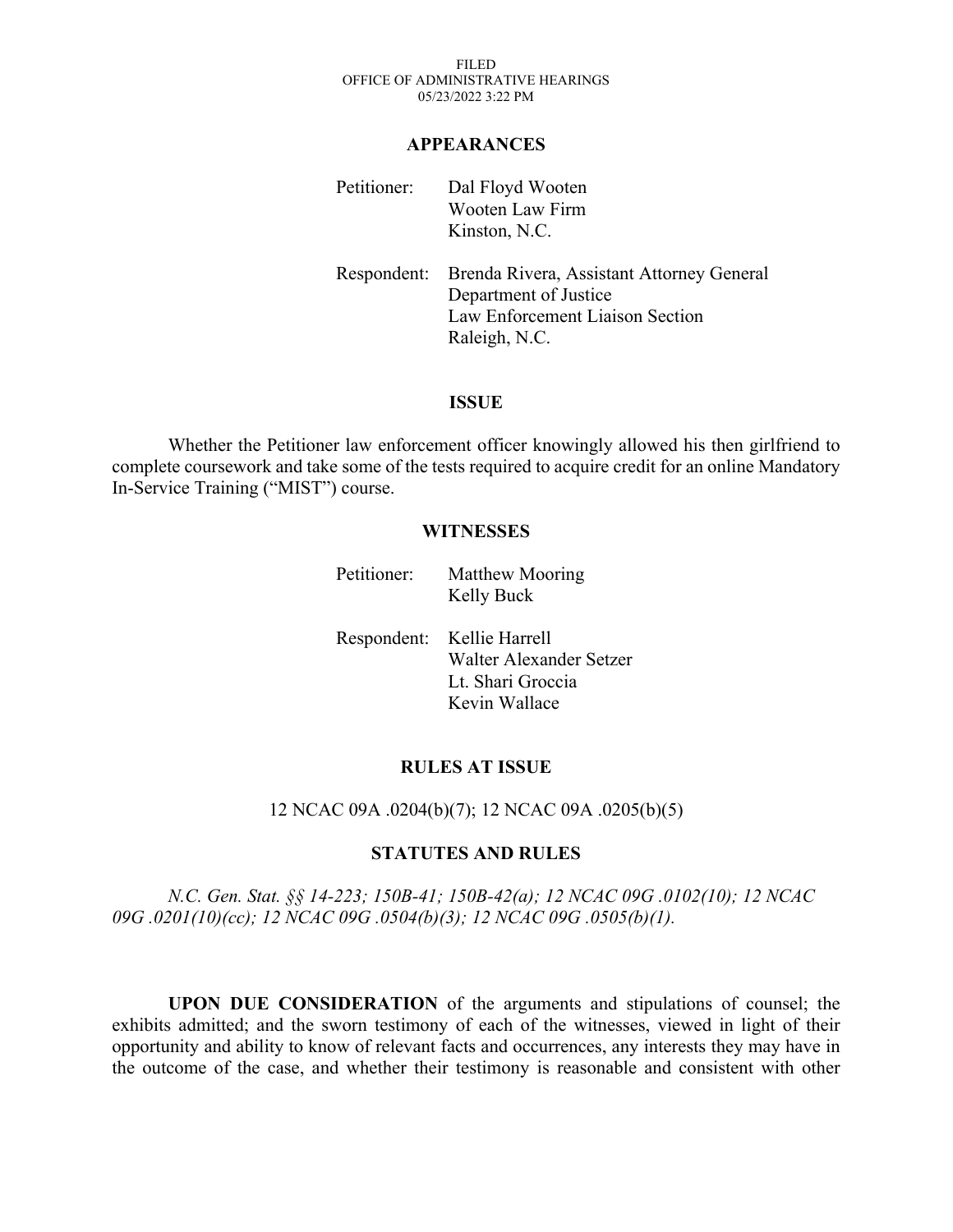credible evidence; and, upon assessing the greater weight of the evidence from the record as a whole in accordance with applicable law, the undersigned makes the following:

## **FINDINGS OF FACT**

1. At the time incidents giving rise to this contested case, the Petitioner Matthew Lee ("Matt") Mooring had served as a law enforcement officer with the Kinston Police Department and Grifton Police Department and had been employed by the Greenville Police Department on October 19, 2017. (Respondent's Ex. 4) (T pp 141-142)

2. At the time Petitioner began working for the Greenville Police Department, he was living with Ms. Kelly Buck, and he agreed that their relationship was "basically like a marriage," including sharing financial responsibility for their home. They shared a notebook with usernames and passwords for programs and sites dealing with their finances and personal matters. However, Petitioner's Police Department materials were kept his police car, and he did not expose to Ms. Buck "police department passcodes for such things as NCAWARE and Leads and things of that nature -- eCitation, eCrash." (T pp 16-17; 50-51)

3. When he began work with the Greenville Police Department, Petitioner was required to complete approximately eight weeks of field training, while also doing a "community project" examining a designated Greenville neighborhood to recommend safety improvements, and to complete a set of mandatory in-service training ("MIST") courses within "1 to 2 weeks." (T p 20)

4. Just as he was beginning work at the Greenville Police Department, Petitioner was awarded joint custody of his two sons by a previous marriage who he had not been able to see regularly for some time. Despite his challenging schedule in the early weeks of his new job, he wanted to spend substantial time with his children, and felt that he might lose the privilege if he did not.  $(T p 18)$ 

5. Petitioner felt "slammed" mentally and physically with all his responsibilities, and unsure if he would "be able to get it all done." (T p 21) The MIST courses ran on the Moodle platform, with which he was unfamiliar, and this apparently slowed his progress. Ms. Buck was familiar with Moodle, and Petitioner sought her help, rather than that of fellow officers, because he was concerned that it might make him look less capable.

6. Petitioner did much of his MIST work on his work laptop from the Greenville Police Department. (T p 116) But on "[a]ny day I was off," he would go to Ms. Buck's restaurant in Grafton and use the laptop she kept there to do his course work. Petitioner testified that, "In between her work [activities] she would sit down with me and help me." (T p 22; 39) He also "asked her to [review the course material and] help me take notes … to help prepare me for the test" when he was not at her shop (T p 21), and he gave Ms. Buck his username and password to access the MIST material on Moodle. (T p 35) All of the notes made by the couple were saved in the same binder.  $(T p 47)$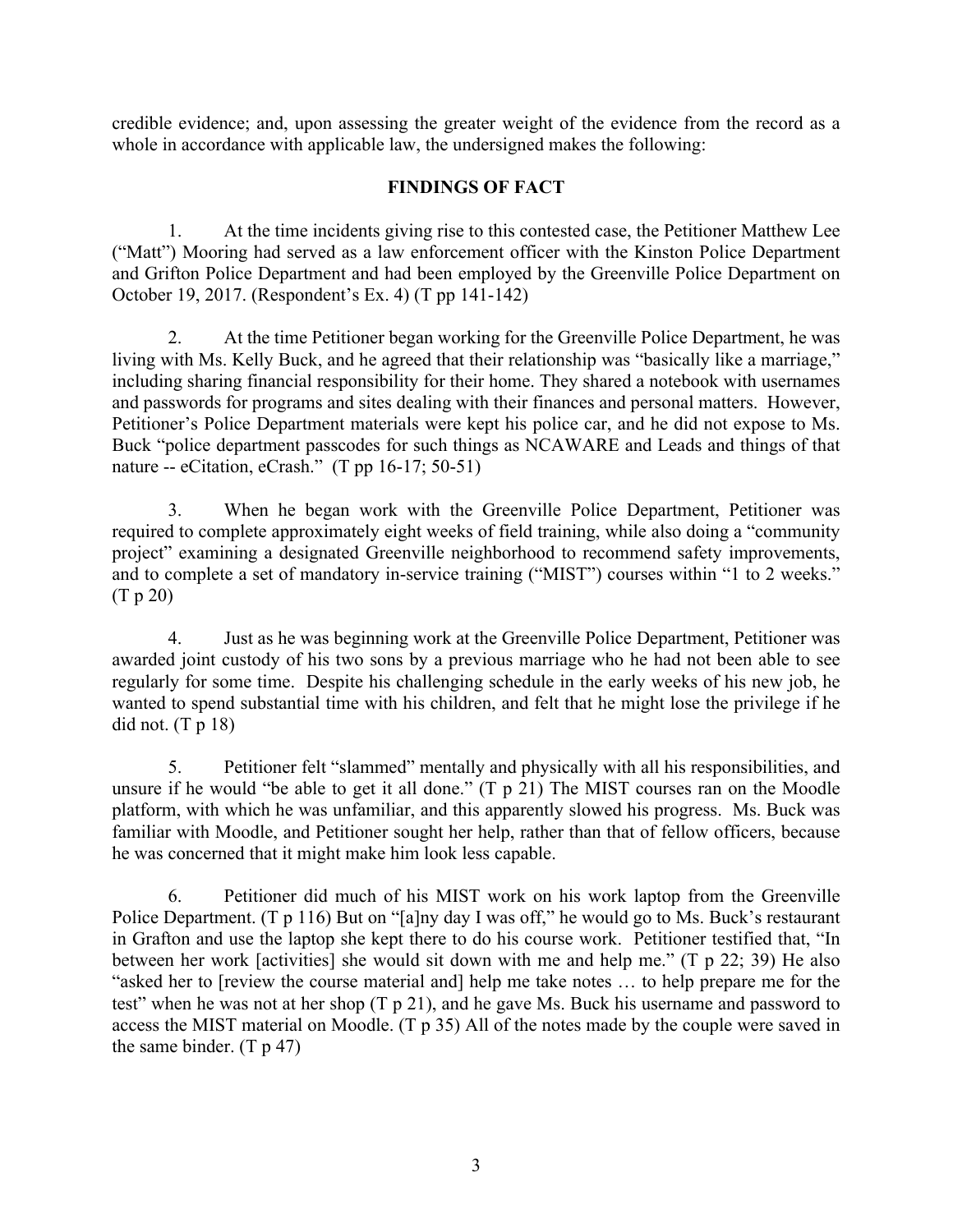7. Petitioner's MIST course was a series "manuals" organized into 11 "Courses" with interim and "Final Exam" "Quizzes." (T p 48; Respondent's Exhibit 2) Users could skip around to the various Courses, but success on the interim quizzes and the "Quiz: Final Exam" for each Course was necessary for credit. When a student passed a "Quiz: Final Exam" (s)he could generate a "Certificate of Completion" for that particular Course. Petitioner's record showed that his courses were completed between November  $6 - 24$ , 2017. (T p 114)

8. More than a year after Petitioner's MIST courses were completed – and Petitioner and Ms. Buck were no longer in a romantic relationship -- Ms. Buck volunteered the information to Grifton Police Department Chief Brian Silva that she had taken some of Petitioner's tests for his 2017 mandatory in-service training. Ms. Buck denied that it was her intention to harm Petitioner's career. (T pp 64; 68-69)

9. On November 7, 2018, Mr. Walter Setzer, a field representative for the Criminal Justice Standards Division, interviewed Ms. Buck, who told him "she had completed on the level of 13 courses, in-service training, via this Moodle account on Petitioner's behalf." He spoke with her again on November 28, 2018, and recorded "that she had completed 11 of the in-service training courses for Mr. Mooring[.]" (T p 109)

10. Mr. Setzer interviewed Petitioner on November 26, 2018, who told him that Ms. Buck had "assisted him by preparing notes regarding the course material, but [that] he took all of the tests, and then she printed out all of the certificates for him." (T p 109)

11. Lt. Shari Groccia, Director of Internal Affairs for the Greenville Police Department, investigated the subject incident for that agency. Mr. Seltzer indirectly contacted her when he learned that Petitioner had been employed in Greenville rather than the Grifton Police Department. She interviewed Officer Mooring, whose answers were consistent with his responses to Mr. Setzer questions, including that he "felt that [he] had taken all the tests."

12. Petitioner testified that, following his interview with Lt. Groccia, he "wanted to be able to verify what I was telling her," and contacted the community college that administered the MIST courses for the Greenville Police Department. However, he was refused access to his MIST records, and told that they "had to be requested either by the courts or the agency itself." (T p 29- 30)

13. Kellie Mozingo Harrell, law enforcement training coordinator for Pitt Community College, testified that, "Moodle … records all online activity for every single thing a student does," and can "show you when someone did something at a specific time and date," although anyone with access to the username and password could have done it. (T pp 101-103)

14. Using the IP address of Ms. Buck's laptop, Lt. Groccia compared the date and time that each "Quiz: Final Exam" was completed to Petitioner's records of when he was on duty with the Greenville Police Department. She found that some of these tests were taken when Officer Mooring had access to Ms. Buck's laptop, but that three of the tests -- taken on November 20th,  $21<sup>st</sup>$  and  $26<sup>th</sup>$ ,  $2018$  -- were taken while he was on duty on Ms. Buck's laptop. (T pp 119, 123-124)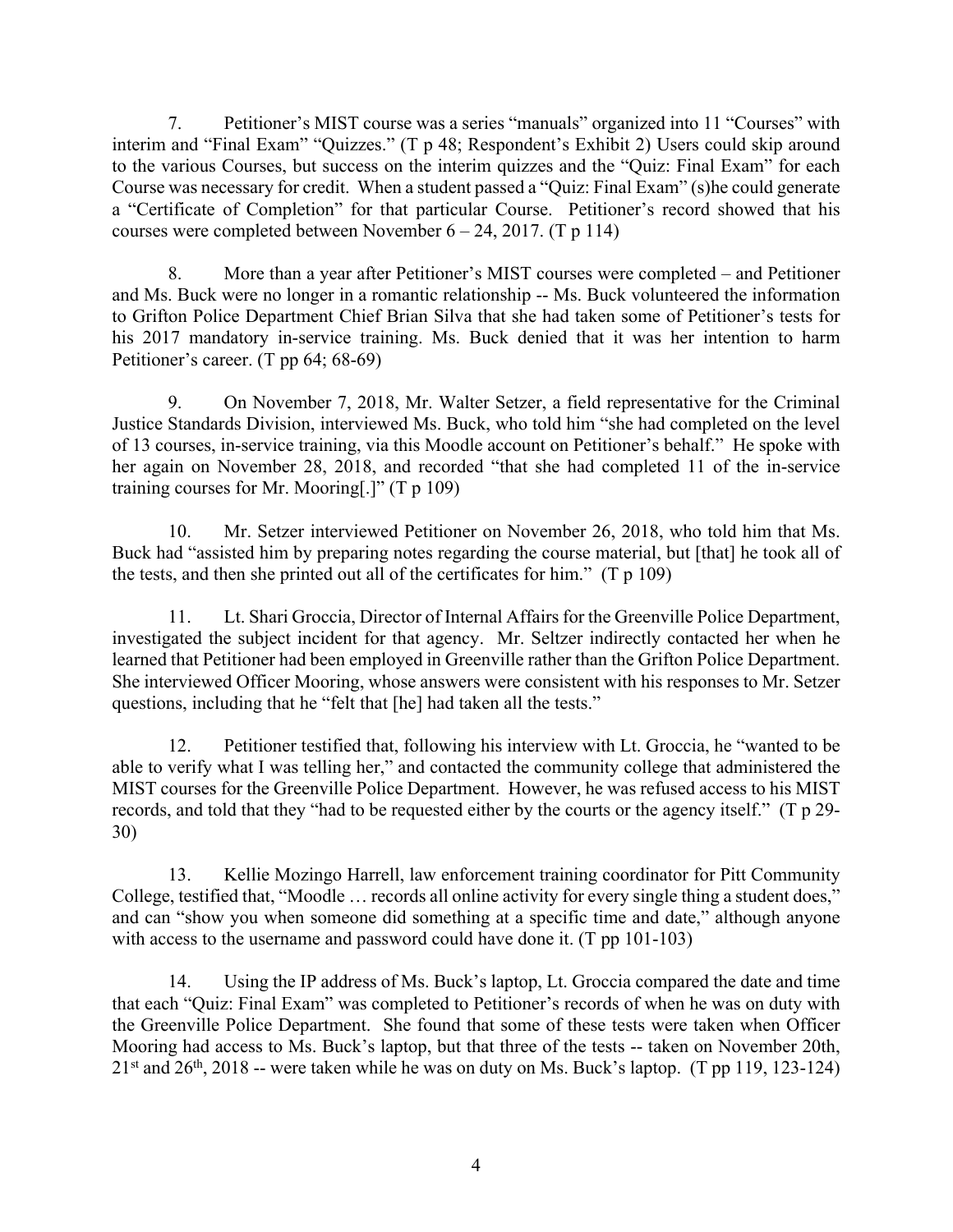15. Ms. Buck credibly testified that she did take some of the tests for Petitioner, but not all of them, and did not recall making a distinction between the interim and final "Quizzes." (T pp 62-63)

16. The greater weight of the evidence shows that Ms. Buck actually took at least three of the Petitioner's eleven MIST "Quiz: Final Exams"

17. Officer Mooring and Ms. Buck each credibly testified that he requested that she take notes on the MIST material; that he did not request that she take the final quizzes for him; that he believed he had taken all of the required eleven tests himself; that she did take some but not all of the quizzes; and, that she never told that had taken these tests for him. (T pp 25, 31-33, 54, 63, and 66-67)

18. The evidence does not support a finding that the Petitioner knowingly and willfully sought to fraudulently obtain course credit and certification.

19. The Internal Affairs investigation by Greenville Police Department, a single allegation of poor judgment was sustained against Petitioner for providing Ms. Buck with access to his mandatory in-service training courses and allowing Ms. Buck to take notes for him. (T pp 129, 136) Petitioner was given a written reprimand, and put on administrative duty. He retook and passed the MIST courses, and the police department submitted this to the Respondent to satisfy his certification requirements, with the intention of putting him back on duty.

20. On July 9, 2020, the Commission's probable cause committee found probable cause that Petitioner obtained or tried to obtain training credit from the Commission by means of false pretense, deception, defraudation, misrepresentation, or cheating. (Respondent's Ex. 8) (T p 152) The Committee proposed as his sanction a written reprimand and that Petitioner retake all of the 2017 mandatory in-service training, except firearms. (Respondent's Ex. 8) (T p 152) Commission voted not to accept the lesser sanction. (Respondent's Ex. 8) (T p 153)

21 The Respondent gave the Petitioner due notice of his right to a hearing in the Office of Administrative Hearings by letter dated September 11, 2021, and Officer Mooring filed his Petition on November 19, 2020.

22. The Office of Administrative Hearings gave the parties due Notice of Hearing on February 15, 2021.

*Based on the foregoing Findings of Fact, the undersigned makes the following*:

## **CONCLUSIONS OF LAW**

1. The Office of Administrative Hearings has jurisdiction of the parties and the cause. N.C. Gen. Stat. § 150B-40(e).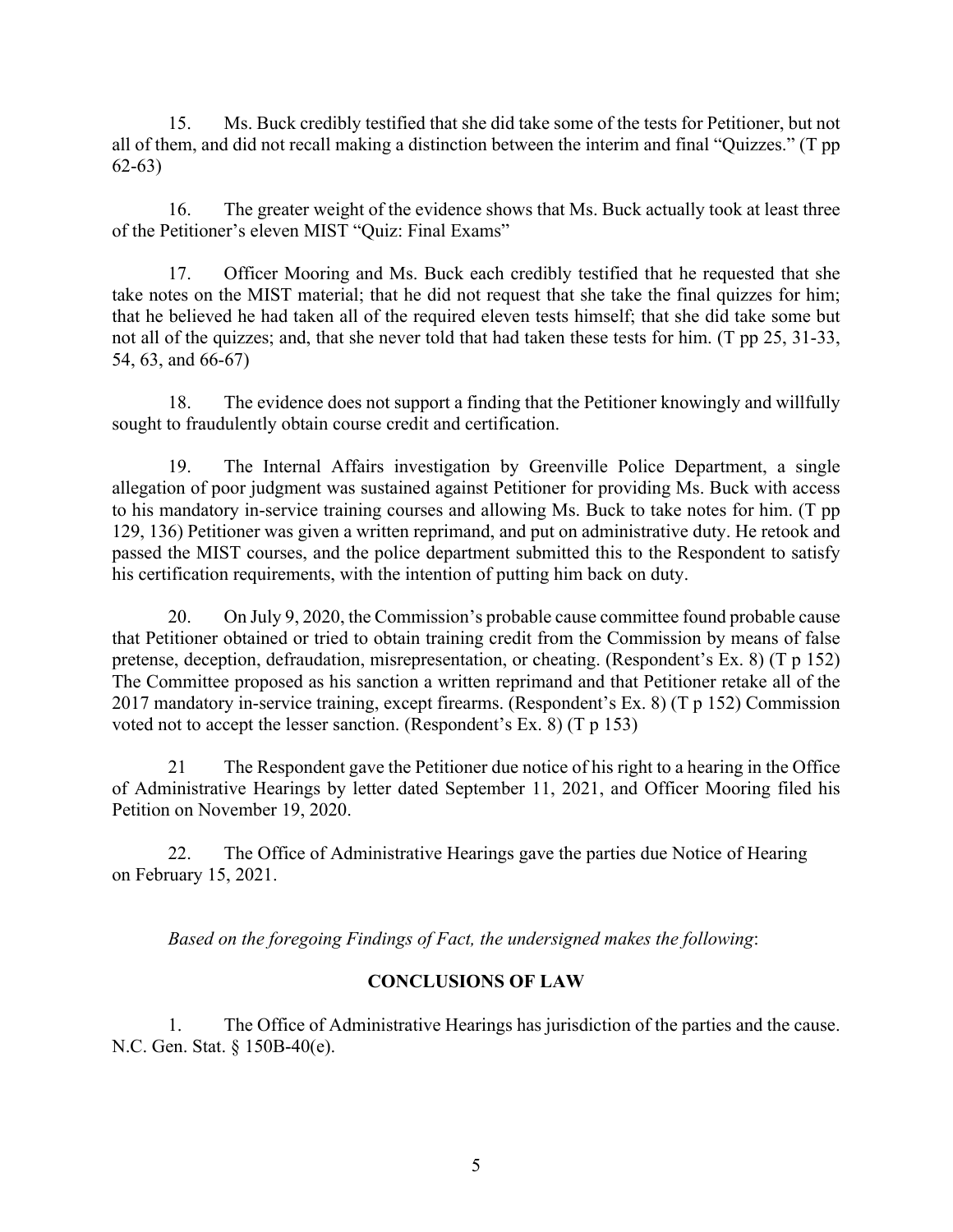2. The North Carolina Criminal Justice Education and Training Standards Commission has the duty and authority, granted under Chapter 17C of the North Carolina General Statutes and Title 12, Chapter 09G of the North Carolina Administrative Code, to certify law enforcement officers, and to revoke, suspend, or deny such certification. N.C. Gen. Stat. § 17C- $6(a)(3)$ .

3. "Probable cause is defined as the existence of facts and circumstances known to the decision maker which would induce a reasonable person to commence a prosecution." *Martin v. Parker*, 150 N.C. App. 179, 182, 563 S.E.2d 216, 218 (2002) (internal cites omitted).

4. In this contested case, subject to Article 3A of the Administrative Procedure Act, the facts must be established, upon consideration of the record as a whole, by evidence admissible in the General Court of Justice, or if necessary, "the most reliable and substantial evidence available." N.C. Gen. Stat. §§ 8C; 150B-2(c); 150B-41(a).

5. Except as otherwise provided by statutes or by rules adopted under G.S. 150B-38(h), the rules contained in Title 26, Chapter 03 shall govern the conduct of contested case hearings under G.S. 150B-40 when an Administrative Law Judge has been assigned to preside in the contested case. 26 NCAC 03 .0101(d).

6. The Respondent Commission may suspend, revoke, or deny the certification of a criminal justice officer when the officer "has knowingly and willfully, by any means of false pretense, deception, defraudation, misrepresentation or cheating whatsoever, obtained or attempted to obtain credit, training, or certification from the Commission[.] 12 NCAC 09A .0204 (b) (7).

7. The preponderance of the credible evidence adduced at the hearing shows that the Petitioner did not knowingly and willfully seek to deceive, defraud or otherwise falsely obtain credit and certification within the meaning of 12 NCAC 09A .0204 (b) (7).

8. To the extent that the foregoing Findings of Fact contain conclusions of law, or that these Conclusions of Law are findings of fact, they are intended to be considered without regard to their given labels. *Warren v. Dep't of Crime Control*, 221 N.C. App. 376, 377, 726 S.E.2d 920, 923, *disc. rev. den*., 366 N.C. 408, 735 S.E.2d 175 (2012); *In re Simpson*, 211 N.C. App. 483, 487- 88, 711 S.E.2d 165, 169 (2011).

9. A judge is not required to find all the facts shown by the evidence, but only sufficient material facts to support the decision. *Green v. Green*, 284 S.E.2d 171,174, 54 N.C. App. 571, 575 (1981); *In re Custody of Stancil*, 179 S.E.2d 844,847, 10 N.C. App. 545, 549 (1971). Specific findings are not required on each piece of evidence presented. *See Flanders v. Gabriel*, 110 N.C. App. 438, 440, 429 S.E.2d 611, 612 (1993) (stating that the tribunal "need only find those facts which are material to the resolution of the dispute").

*Based on the foregoing Findings of Fact and Conclusions of Law, the undersigned respectfully offers the following*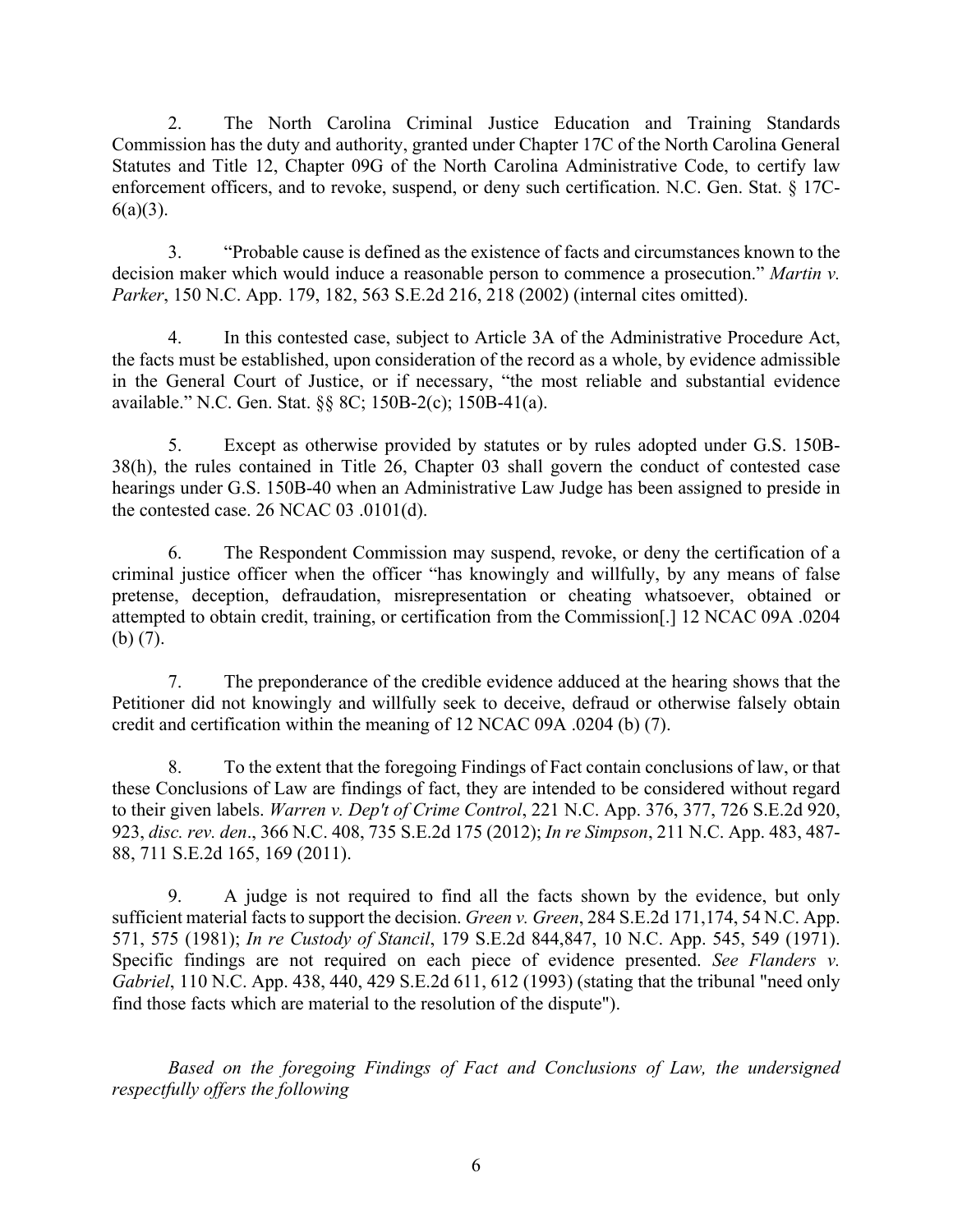## **PROPOSAL FOR DECISION**

That the Commission **GRANT** the Petitioner Law Enforcement Officer Certification, if or when he has met all the current qualifications for that certification.

## **NOTICE**

The agency that will make the final decision in this contested case is the **North Carolina Criminal Justice Education and Training Standards Commission**.

The agency making the final decision in this contested case is required to give each party an opportunity to file exceptions to this Proposal for Decision, to submit proposed Findings of Fact and to present oral and written arguments to the agency. N.C.G.S. § 150B-40(e).

A copy of the final agency decision or order shall be served upon each party personally or by certified mail addressed to the party at the latest address given by the party to the agency and a copy shall be furnished to any attorney of record. N.C.G.S. § 150B-42(a).

The agency shall serve a copy of its Final Decision in this case on the Office of Administrative Hearings, 6714 Mail Service Center, Raleigh, N.C. 27699-6700.

#### **SO ORDERED**.

This the 23rd day of May, 2022.

 $L$ N/ $L$ 

J Randolph Ward Administrative Law Judge